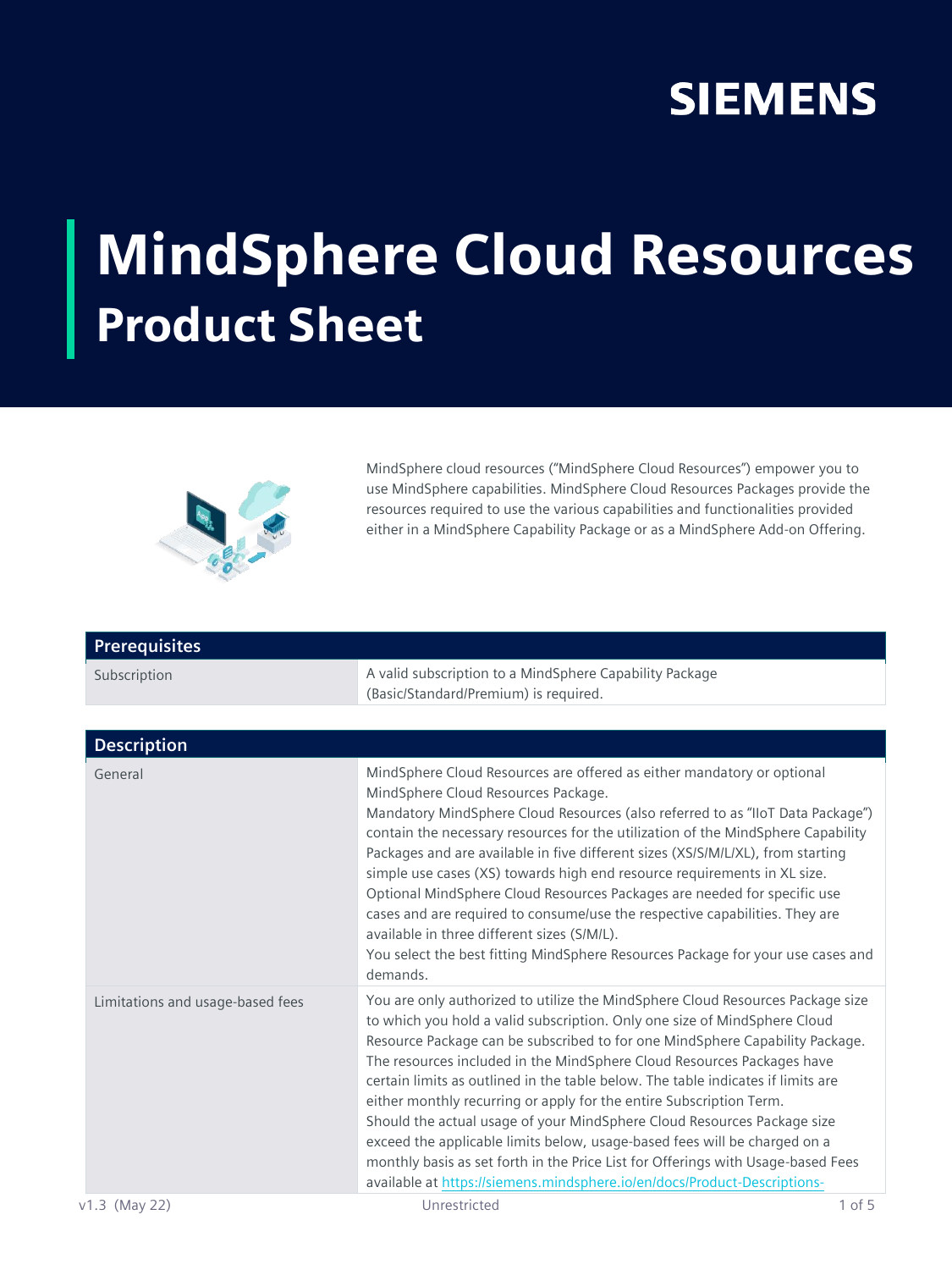|                                 | Overview/usage-based. An exception applies to the following limits of<br>MindSphere Cloud Resources which you may not exceed:<br>• Data Registries included in the optional Semantic Data Interconnect Resources<br>Package (see table below). Data Registries can be upgraded for additional<br>fees.<br>• Events included in the mandatory IIoT Data Package (see table below). To<br>clarify whether such limitations can be increased please contact MindSphere<br>Support.<br>• Event Types included in the mandatory IIoT Data Package (see table below).<br>To clarify whether such limitations can be increased please contact<br>MindSphere Support.<br>• Forecast Executions included in the mandatory IIoT Data Package (see table<br>below). Forecast Executions can be upgraded for additional fees.<br>• Anomaly Detection Executions included in the mandatory IIoT Data Package<br>(see table below). Anomaly Detection Executions can be upgraded for<br>additional fees.<br>Please note that depending on your usage certain technical limitations may<br>apply in addition to the limits set out in the tables below. For more information,<br>please refer to https://siemens.mindsphere.io/en/docs/Product-Descriptions-<br>Overview/technical-limitations. To clarify whether such technical limitations can<br>be increased please contact MindSphere Support.                                                                                                                                                                                                                                                                                                                                                                                                                                                                      |
|---------------------------------|------------------------------------------------------------------------------------------------------------------------------------------------------------------------------------------------------------------------------------------------------------------------------------------------------------------------------------------------------------------------------------------------------------------------------------------------------------------------------------------------------------------------------------------------------------------------------------------------------------------------------------------------------------------------------------------------------------------------------------------------------------------------------------------------------------------------------------------------------------------------------------------------------------------------------------------------------------------------------------------------------------------------------------------------------------------------------------------------------------------------------------------------------------------------------------------------------------------------------------------------------------------------------------------------------------------------------------------------------------------------------------------------------------------------------------------------------------------------------------------------------------------------------------------------------------------------------------------------------------------------------------------------------------------------------------------------------------------------------------------------------------------------------------------------------------------------------------------------------------|
| <b>Payment Terms</b>            | The subscription fee for mandatory and optional MindSphere Cloud Resources<br>Packages is charged yearly in advance. If your usage exceeds the authorized<br>limits, we will charge you for the excess usage monthly in arrears.                                                                                                                                                                                                                                                                                                                                                                                                                                                                                                                                                                                                                                                                                                                                                                                                                                                                                                                                                                                                                                                                                                                                                                                                                                                                                                                                                                                                                                                                                                                                                                                                                           |
| Calculation of usage-based fees | The following calculation methods apply to usage-based fees of:<br>· MindSphere Cloud Resources included in (i) IIoT Data Package (Analytics API<br>Calls, Notification Emails/Mobile Push/SMS, Operations Insight Analytics -<br>Processed Data (using IDL), Visual Flow Creator Compute Hours), (ii)<br>Integrated Data Lake (maximum volume of read data, maximum volume of<br>write data, maximum number of read operations, maximum number of write<br>operations, maximum number of search operations) and (iii) Semantic Data<br>Interconnect (SDI Outbound Traffic, SDI Query Executions): the calculation is<br>based on cumulative usage over a month in the same Account.<br>· MindSphere Cloud Resources included in (i) IloT Data Package (File Storage<br>Operations Insight Analytics - KPIs (using aggregated time series data),<br>Operations Insight Rules, Operations Insight simple KPIs, Time Series Data<br>Ingest Rate, Time Series Data read/compute, Time Series Data Storage) and (ii)<br>Integrated Data Lake (total number of objects stored, maximum data storage):<br>the calculation is based on the average of maximum daily usage over a month<br>in the same Account.<br>For clarity, please note the following examples for the two different calculation<br>methods:<br>• Example No.1 (cumulative usage): You have subscribed to the IloT Data<br>Package XS size which allows you to use e.g. 3 Visual Flow Creator Compute<br>Hours per month. If you use 15 hours in a month, a usage-based fee for a total<br>number of 12 hours would be charged for that month.<br>• Example No. 2 (average of maximum daily usage): You have subscribed to the<br>IIoT Data Package S size which allows you to use e.g. 20 Operations Insight<br>Rules during the entire Subscription Term of 12 months. In the first month of |
|                                 | the Subscription Term your usage is as follows: on each of the first 15 days                                                                                                                                                                                                                                                                                                                                                                                                                                                                                                                                                                                                                                                                                                                                                                                                                                                                                                                                                                                                                                                                                                                                                                                                                                                                                                                                                                                                                                                                                                                                                                                                                                                                                                                                                                               |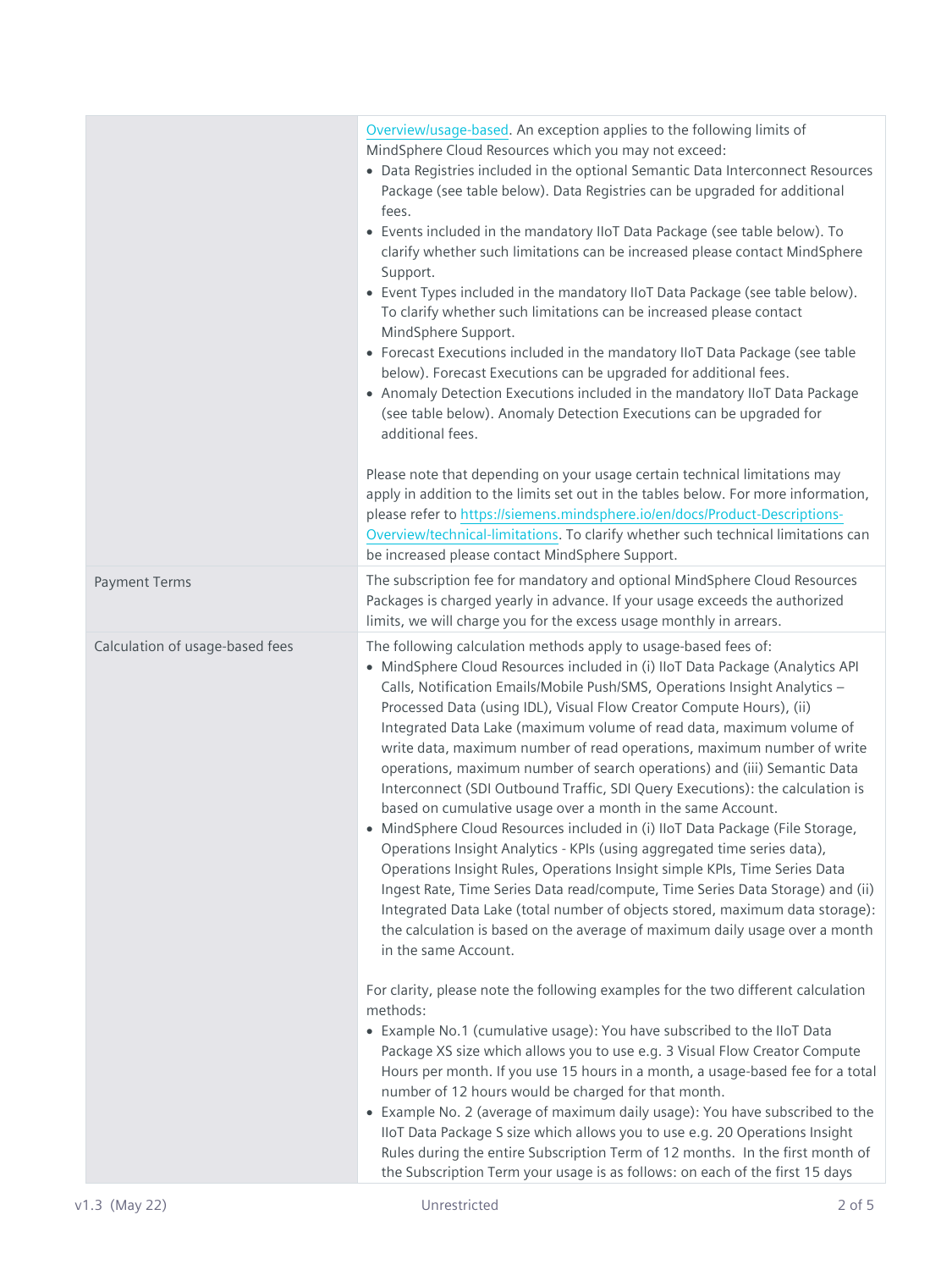you have reached a maximum daily usage of 10 rules. On each day during the next 5 days you have reached a maximum daily usage of 25 rules. On each day during the next 3 days you have reached a maximum daily usage of 10 rules. And on each day during the last 7 days of the month, you have reached a maximum daily usage of 50 rules. In this case the average of maximum daily usage over a month would be (15\*10+5\*25+3\*10+7\*50)/30= 21,8. Since 20 rules are already included in your subscription, a usage-based fee for 1,8 rules would be charged for the first month. The same calculation (based on the average of maximum daily usage over a month) will be applied in the remaining 11 months of the Subscription Term.

## **Mandatory MindSphere Cloud Resources Package - Overview**

The MindSphere Cloud Resources included in the mandatory MindSphere Cloud Resources Packages in the table below have limits which apply for the entire Subscription Term, unless expressly indicated as 'monthly' limit.

For general description of the MindSphere Cloud Resources listed below, please refer to the MindSpher[e Glossary](https://siemens.mindsphere.io/en/docs/Glossary.html).

For clarity, please note the following example: If you have subscribed to IIoT Data Package size M for the Subscription Term of 12 months, you are allowed to ingest and store in total 240 GB time series data into the Platform during the whole Subscription Term. If you use your total purchased 240 GB before the end of your Subscription Term and continue to ingest and store data to the Platform during the Subscription Term, you will be charged for the excess usage monthly in arrears. For Operations Insight Analytics – Processed Data (using IDL) you can incrementally query 20 TB size of files from IDL every month. In case you exceeded this limit in a certain month, you will be charged for the excess usage for that month. In the next month your authorized limit will be reverted to 20 TB.

| <b>IloT Data Package</b>                                                          | <b>XS</b>    | $\overline{\mathsf{S}}$ | M       | L         | <b>XL</b> |
|-----------------------------------------------------------------------------------|--------------|-------------------------|---------|-----------|-----------|
| <b>Analytics API Calls</b><br>(monthly)                                           | 500          | 500                     | 500     | 500       | 500       |
| Events                                                                            | 50 000       | 150 000                 | 500 000 | 1 250 000 | 2 500 000 |
| Event Types                                                                       | 10           | 25                      | 50      | 100       | 150       |
| File Storage                                                                      | 12.5 GB      | 50 GB                   | 200 GB  | 800 GB    | 3 200 GB  |
| <b>Forecast Executions</b>                                                        | 20           | 20                      | 20      | 20        | 20        |
| <b>Anomaly Detection Executions</b>                                               | 20           | 20                      | 20      | 20        | 20        |
| <b>Notification Emails</b><br>(monthly)                                           | 1 0 0 0      | 4 0 0 0                 | 16 000  | 64 000    | 256 000   |
| <b>Notification Mobile Push</b><br>(monthly)                                      | 1 0 0 0      | 4 0 0 0                 | 16 000  | 64 000    | 256 000   |
| <b>Notification SMS</b><br>(monthly)                                              | 0            | $\mathbf 0$             | 25      | 100       | 400       |
| <b>Operations Insight Analytics - KPIs</b><br>(using aggregated time series data) | $\mathsf{O}$ | $\mathbf{0}$            | 5       | 20        | 80        |
| Operations Insight Analytics - Processed<br>Data (using IDL)<br>(monthly)         | 0            | $\mathsf{O}\xspace$     | 20 TB   | 80 TB     | 320 TB    |
| <b>Operations Insight Rules</b>                                                   | 5            | 20                      | 80      | 320       | 320       |
| Operations Insight simple KPIs                                                    | 5            | 20                      | 80      | 320       | 320       |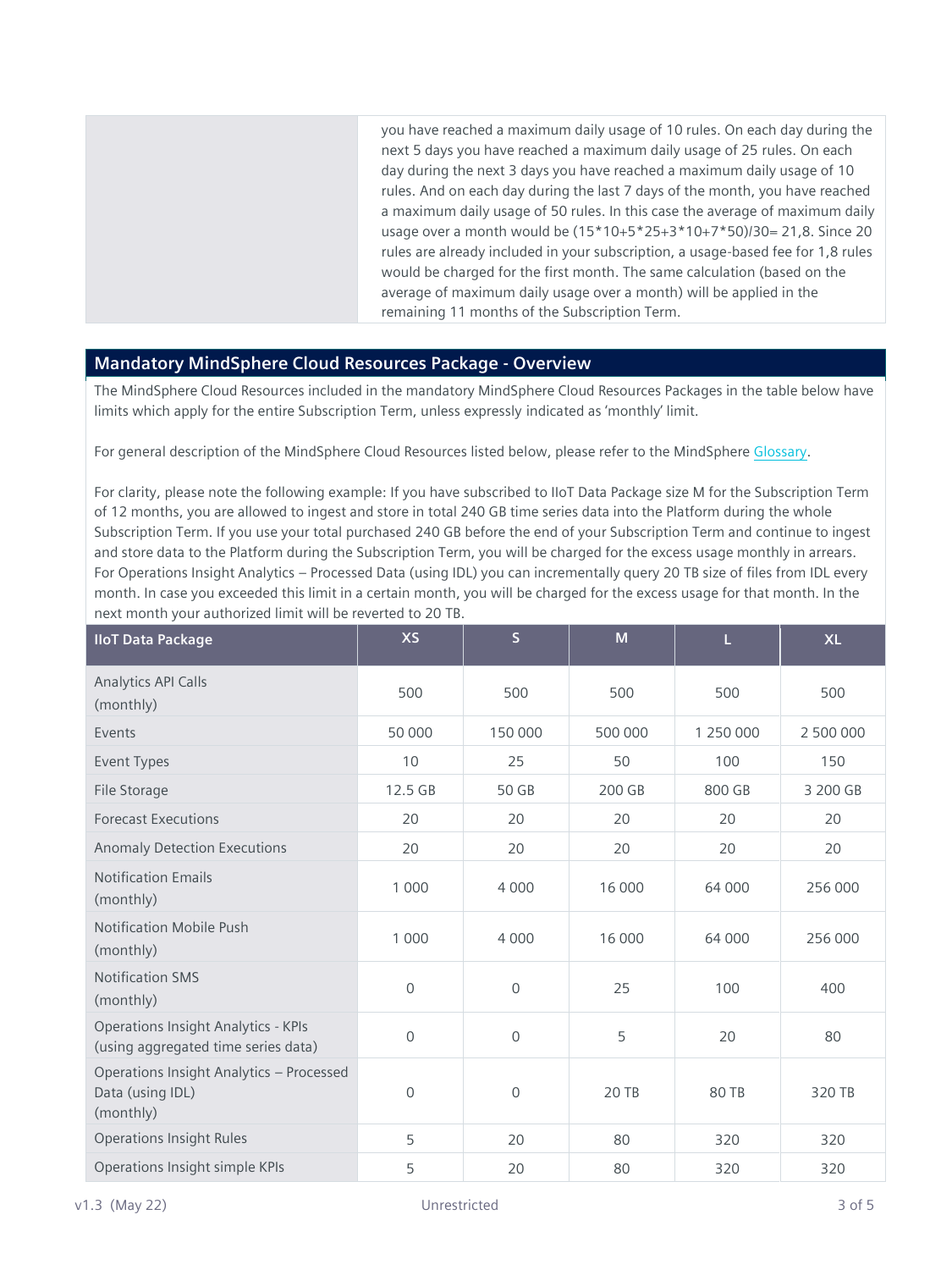| Time Series Data Ingest Rate                   | $0.5$ KB/s | 2 KB/s   | 8 KB/s    | $32$ KB/s | 128 KB/s  |
|------------------------------------------------|------------|----------|-----------|-----------|-----------|
| Time Series Data read/compute                  | 1 KB/s     | 4 KB/s   | $16$ KB/s | $64$ KB/s | 256 KB/s  |
| Time Series Data Storage                       | 15 GB      | 60 GB    | 240 GB    | 960 GB    | 3840 GB   |
| Visual Flow Creator Compute Hours<br>(monthly) | 3 hours    | 12 hours | 48 hours  | 192 hours | 768 hours |

## **Optional MindSphere Cloud Resources Packages - Overview**

The resources included in the optional MindSphere Cloud Resources Packages in the table below have limits which apply for the entire Subscription Term, unless expressly indicated as 'monthly' limit.

For general description of the MindSphere Cloud Resources listed below, please refer to the MindSpher[e Glossary](https://siemens.mindsphere.io/en/docs/Glossary.html).

| <b>Integrated Data Lake</b><br>(IDL)             | $\overline{\mathsf{S}}$<br>M |                | L              |  |
|--------------------------------------------------|------------------------------|----------------|----------------|--|
| Maximum volume of read data<br>(monthly)         | 10 GB                        | 40 GB          | 160 GB         |  |
| Maximum volume of write data<br>(monthly)        | 10 GB                        | 40 GB          | 160 GB         |  |
| Maximum number of read operations<br>(monthly)   | 100 000                      | 400 000        | 1 600 000      |  |
| Maximum number of write operations<br>(monthly)  | 100 000                      | 400 000        | 1 600 000      |  |
| Maximum number of search operations<br>(monthly) | 10 000                       | 40 000         | 160 000        |  |
| Total number of objects stored                   | 250 000                      | 1 000 000      | 4 000 000      |  |
| Maximum data storage                             | 100 GB                       | 400 GB         | 1 600 GB       |  |
| <b>Semantic Data Interconnect</b><br>(SDI)       | $\mathsf S$                  | M              | L              |  |
| <b>SDI Data Registries</b>                       | $\overline{4}$               | $\overline{4}$ | $\overline{4}$ |  |
| <b>SDI Outbound Traffic</b><br>(monthly)         | 10 GB                        | 40 GB          | 160GB          |  |
| <b>SDI Query Executions</b><br>(monthly)         | 500                          | 2 0 0 0        | 8 0 0 0        |  |

| Security Information |                                                                                                                                                                                                                |
|----------------------|----------------------------------------------------------------------------------------------------------------------------------------------------------------------------------------------------------------|
| General              | In order to protect plants, systems, machines and networks against cyber<br>threats, it is necessary that you implement and continuously maintain a holistic,<br>state-of-the-art industrial security concept. |